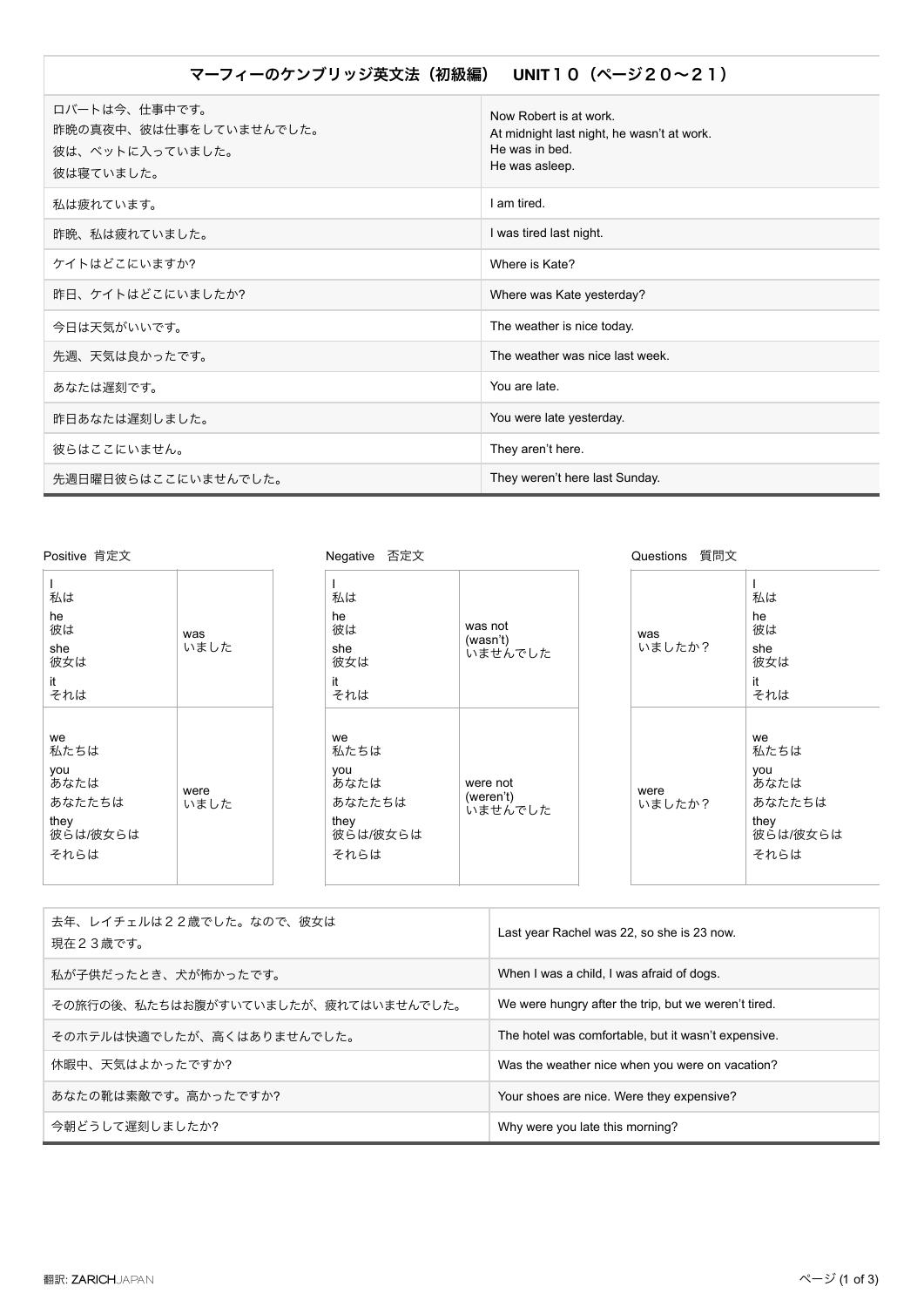## Short answers (positive): ショートアンサー (肯定)

|            | 私は<br>he<br>彼は<br>she<br>彼女は<br>it<br>それは                       | was.<br>いました |            | 私は<br>he<br>彼は<br>she<br>彼女は<br>it<br>それは                       | was not<br>(wasn't)<br>いませんでした   |
|------------|-----------------------------------------------------------------|--------------|------------|-----------------------------------------------------------------|----------------------------------|
| Yes,<br>はい | we<br>私たちは<br>you<br>あなたは<br>あなたたちは<br>they<br>彼らは/彼女らは<br>それらは | were<br>いました | No,<br>いいえ | we<br>私たちは<br>you<br>あなたは<br>あなたたちは<br>they<br>彼らは/彼女らは<br>それらは | were not<br>(weren't)<br>いませんでした |

| 遅刻しましたか?                 | Were you late?                          |
|--------------------------|-----------------------------------------|
| いいえ、遅刻しませんでした。           | No, I wasn't.                           |
| 昨日テッドは、職場にいましたか?はい、いました。 | Was Ted at work yesterday? Yes, he was. |
| スーとスティーブはパーティーにいましたか?    | Were Sue and Steve at the party?        |
| いいえ、彼らはいませんでした。          | No, they weren't.                       |

## **EXERCISES** (演習) :

| ゲリーはベットに入っていました。                                 | Gary was in bed.                                                                 |
|--------------------------------------------------|----------------------------------------------------------------------------------|
| ジャックとケイトは映画館にいました。                               | Jack and Kate were at the movies.                                                |
| スーは駅にいました。                                       | Sue was at the train station.                                                    |
| ホール夫妻はレストランにいました。                                | Mr. and Mrs. Hall were at a restaurant.                                          |
| ベンはビーチにいました。                                     | Ben was at the beach.                                                            |
| 去年彼女は22歳でした。なので、彼女は現在23歳です。                      | Last year she was 22, so she is 23 now.                                          |
| 今日は天気がいいですが、昨日はとても寒かったです。                        | Today the weather is nice but yesterday it was very cold.                        |
| お腹が空いています。何か食べるものはありますか?                         | I am hungry. Can I have something to eat?                                        |
| 今朝気分が良いのですが、昨晩はとても疲れていました。                       | I feel fine this morning, but I was very tired last night.                       |
| 先週の金曜日の朝11時に、あなたはどこにいましたか?                       | Where were you at 11 o'clock last Friday morning?                                |
| その靴を買わないでください。それはとても高いです。                        | Don't buy those shoes. They are very expensive.                                  |
| あなたの新しいジャケットが好きです。それは<br>高かったですか?                | I like your new jacket. Was it expensive?                                        |
| 去年の今頃、私はパリにいました。                                 | This time last year I was in Paris.                                              |
| 子供たちはどこにいますか?<br>わかりません。ほんの数分前彼らはここにいました。        | Where are the children?<br>I don't know, they were here a few minutes ago.       |
| 私たちはそのホテルを気に入りませんでした。部屋はとても小さくきれいで<br>はありませんでした。 | We weren't happy with the hotel. Our room was very small and it<br>wasn't clean. |
| マークは病気だったので先週仕事場にいませんでした。今は良くなっています。             | Mark wasn't at work last week because he was sick. He's better<br>now.           |
| 昨日は祝日だったので銀行は閉まっていました。今日は開いています。                 | Yesterday was a holiday, so the banks were closed. They are open<br>today.       |

## Short answers (negative): ショートアンサー (否定)